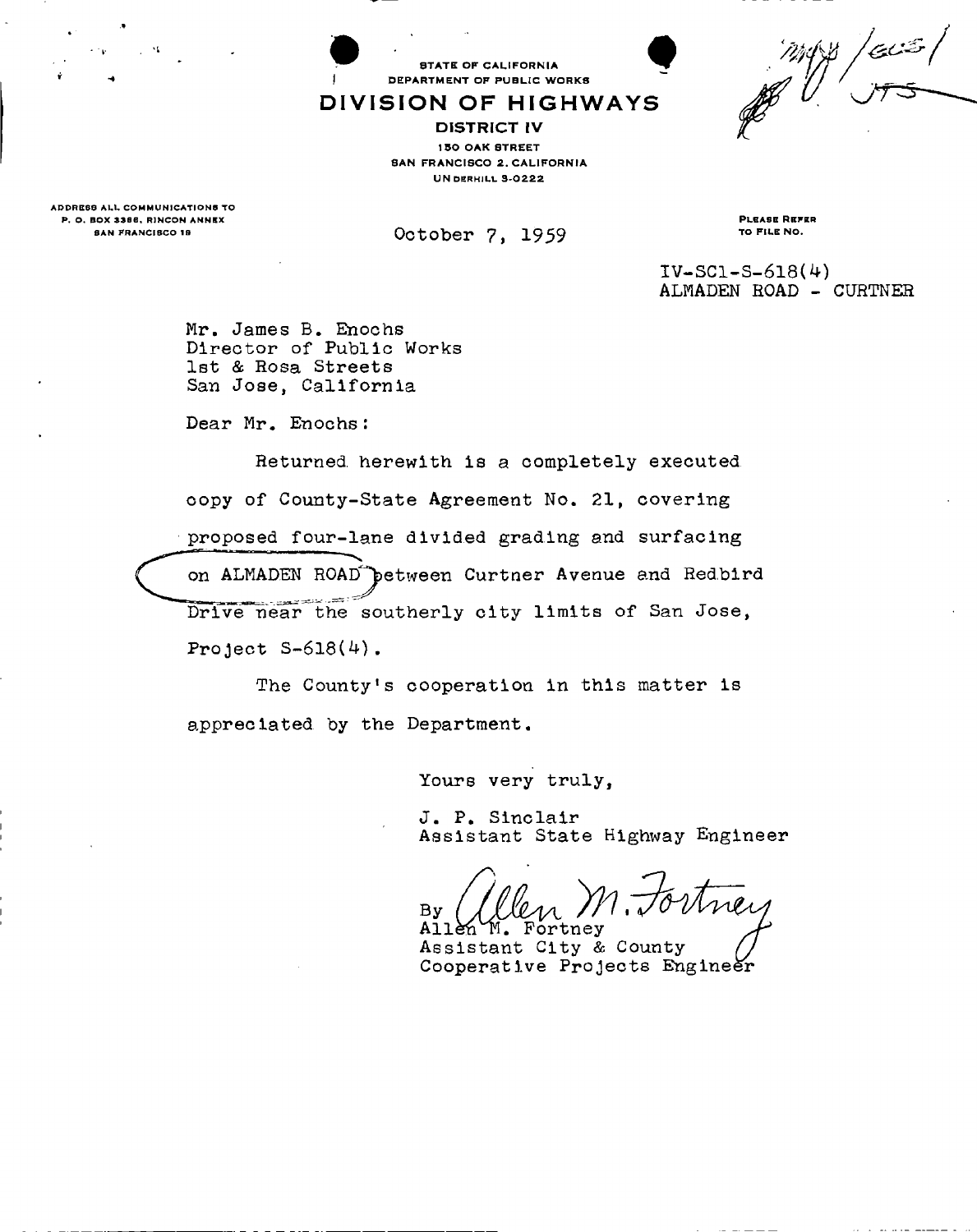# **COUNT-ESTATE AGREEMENT NO. FEDERAL AI D SECONDARY ROADS**

| TV                                   | Santa Clara |
|--------------------------------------|-------------|
| District<br>FEDERAL PROJECT S-618(4) | County      |
|                                      |             |

**ALMADEN EGAD - CUKTiJEH** 

THIS AGREEMENT, made in duplicate this 8 day of September , 159,

by and between the COUNTY OF \_\_\_\_\_\_\_\_ SAFTA CLARA  **State of California, hereinafter referred to as the "County," and the DEPARTMENT OF PUBLIC WORKS (Division of Highways) of the State of California, hereinafter referred to as the "Department." ' '** 

## **WITNESSETH:**

**It is agreed between the parties that the project or projects hereinafter described shall be constructed under and pursuant to, and in accordance with the provisions of the attached Exhibits A and B, which exhibits are hereby made a part of this agreement.** 

**COUNTY AGES** CLATA COUNTY agrees to provide necessary matching **funds prior to award of contract.** 

The Board of Supervisors of the County of <u>Santa Clara</u> **Contaggered** by Resolution dated. September 8, 1959 has approved this agreement and **authorized its execution.** 

**I N WITNESS WHEREOF, the parties have hereunto affixed their hands and seals the day and year first above written.** 

**Approval Recommended:** 

**District Engineer** 

**Engineer, Federal Secondary Roads** 

Approved as to Form and Procedure:

PTORNEY for the Department

County of Sorto

**STATE OF CALIFORNIA DEPARTMENT OF PUBLIC WOKKS DIVISION OF HIGHWAYS** 

GxKKxMuOOY JV V. Vickrey

State Highway Engineer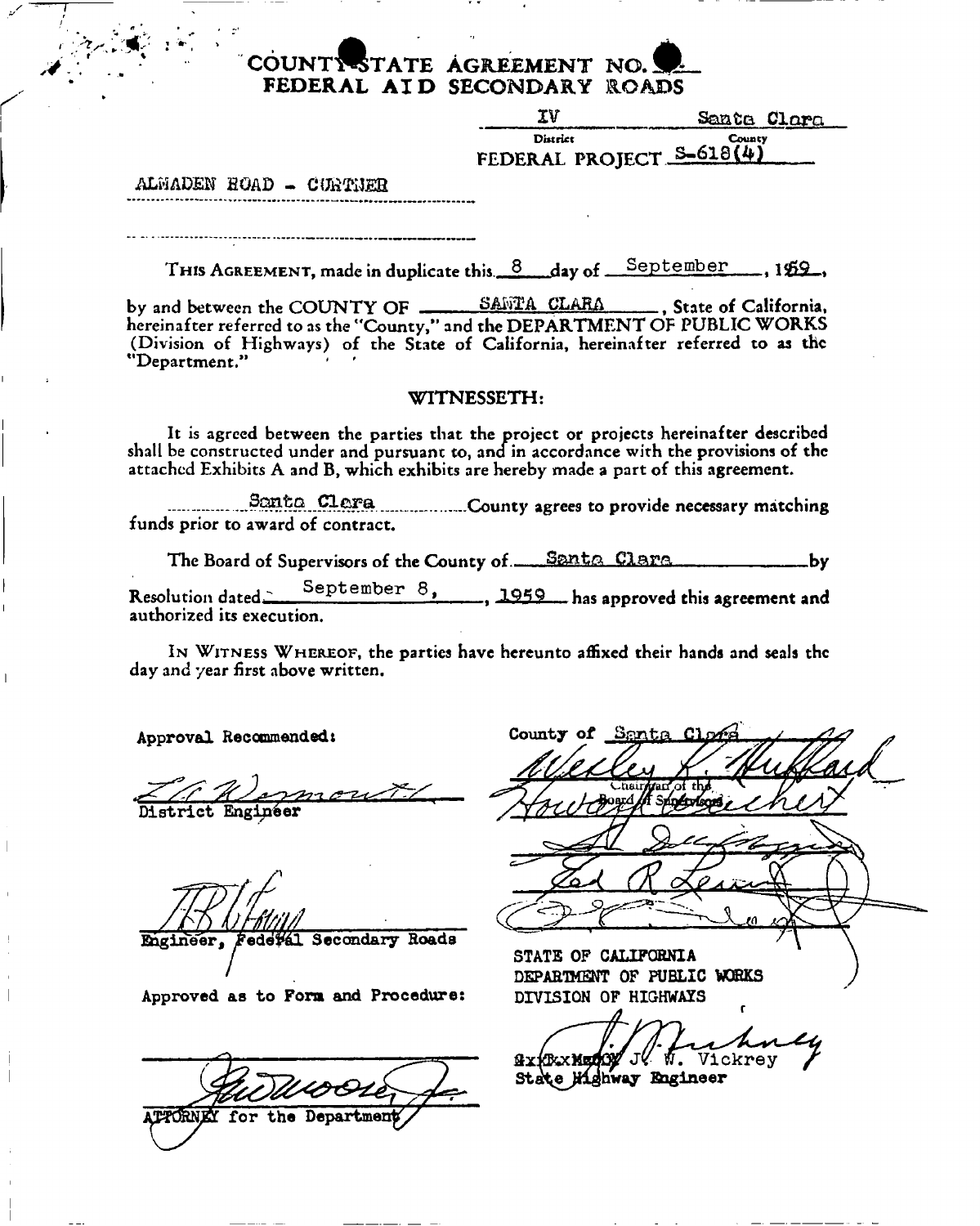## Exhibit A

## Article I. This agreement is made in the light of the following facts and circumstances:

1. Under the provisions of the Federal-Aid Highway Acts certain funds are authorized to be appropriated for expenditure on a system of principal secondary roads to be selected by "'the State highway departments in cooperation with the county supervisors and the Commissioner of Public Roads. The rourc upon which ihc subject project is proposed has been so selected and approved by the Commissioner of Public Roads for inclusion in the Federal-Aid Secondary Road System. Federal-Aid Highway funds are now available for obligation to the subject project.

2. The Department is required to cnicr into an agreement with the Commissioner of Public Roads relative to the prosecution of this project and the obligation of participating Federal-Aid funds.

THEREFORE, in consideration of the premises herein contained, the parties agree as follows:

Article II. Cooperation with the United States.

### MAINTENANCE

l. The Federal-Aid Acts require that the maintenance of projects constructed thereunder shall I : the responsibility of the State and that a project for which the Department propones to provide maintenance by an agreement wit the County shall not he approved if any project previously improved with Federal funds under the provisions of the Federal Higoway Acts, as amended and supplemented, which the County has agreed to maintain, is not being satisfactorily maintained as d'termined by the Commissioner.

It is therefore agreed that after completion of said project or usable portions thereof, and upon notice of such completion, the County will maintain the completed works in a manner satisfactory to the authorized agents of the United States.

#### Article III. Control of Work.

## RIGHT OF WAY

The furnishing of rights of way as provided for herein includes, in addition to all real property required for the improvement free and clear of obstructions and encumbrances, the payment of damages to real property not actually taken but injuriously affected by the proposed improvement.

1. Such rights of way as are necessary for the construction of the proposed improvement, will be furnished by the County.

2. It is understood that a contract for the construction of this project or any portion thereof cannot be awarded until the necessary right of way has been made available.

3. The County will furnish to the Department prior to advertising of the project evidence that necessary rights of way are available for construction purposes.

4. The County agrees to pay from county funds any costs, which are incurred in connection with this project, which arise out of right of way litigation or delays to the contractor because right of way has not been made available to him for the orderly prosecution of the work.

## ENGINEERING

Preliminary Engineering—The term "preliminary engineering" as used herein includes all preliminary work, including but not restricted to, preliminary surveys and report, laboratory work, soil investigation, preparation of plans, design and advertising.

Construction Engineering—The tc m "construction engineering" as used herein includes actual inspection of the work, necessary construction staking, laboratory and field testing, field reports and records, estimates, final report, and allowable expenses of employees engaged therein.

County employees shall perform all engineering work. It is understood that the Department is held responsible by the United States Government for the conduct of the work and for satisfactory results and that the Department may not delegate its responsibility. It is therefore agreed that the Department will exercise general supervision over the work and may take direct control of the subject project at its discretion when it is deemed that the responsibility of the Department requires.

When the cost of Right of Way, Preliminary Engineering or Construction Engineering, incurred by the County is to be borne in part by Federal-Aid funds, the Department will reimburse the County for services performed on the basis of the actual cost rhereof to the County including compensation and expense of personnel working on the project, the required materials and the use of county-owncd automobiles at the rate of four cents per mile, provided, however, tha t the County will contribute its general administrative and overhead expense. Payments for such work will be made by the Department upon receipt of bills therefor, prepared in such form and supported by such detail as may be prescribed by the Department. The Department and the Bureau of Public Roads shall be given access to the County's books and records for the purpose of checking costs paid or to be paid by the Department hereunder,

## AWARD OF CONTRACT

Actual construction work will be performed by contract. The Department will make the final preparation for advertising, will advertise and award the contract and will make payments to the contractor as the same become due.

Prior to advertising for bids the County and the Department must agree on an engineer's estimate as to the estimated cost of the project. No contract for an amount in excess of said engineer's estimate will be awarded unless sufficient funds are available and both the Department and County agree to such award.

### Article IV, Special Covenants.

1. Nonparticipating Itemi. All costs ruled ineligible under the Federal-Aid Highway Acts but properly chargeable tn this project shall be paid by the County.

2. Preliminary Engineering. All preliminary engineering charges, including the cost of advertising, have been or will be paid by the County from funds other than those provided by the Federal-Aid Highway Acts.

3. Construction Engineering. The construction engineering is included in the estimated cost and may be paid from Federal and County funds.

4. Claims. Since this project is not on a State Highway, State Highway funds may not be used to finance any costs including claims submitted by the contractor, Public Utilities, Rights of Way or other pertinent charges.

In the event that such claims are submitted and the Bureau of Public Roads and State Attorneys rule such claims cannot he paid by funds, provided by the Federal-Aid Highway Acts the County will upon the demand of the Department, deposit with the State Treasurer, a sum sufficient to cover the cost of any or all claims.

### Article V.

In case of conflict between any of the provisions contained in Exhibits A and B, the provisions of Exhibit B shall govern.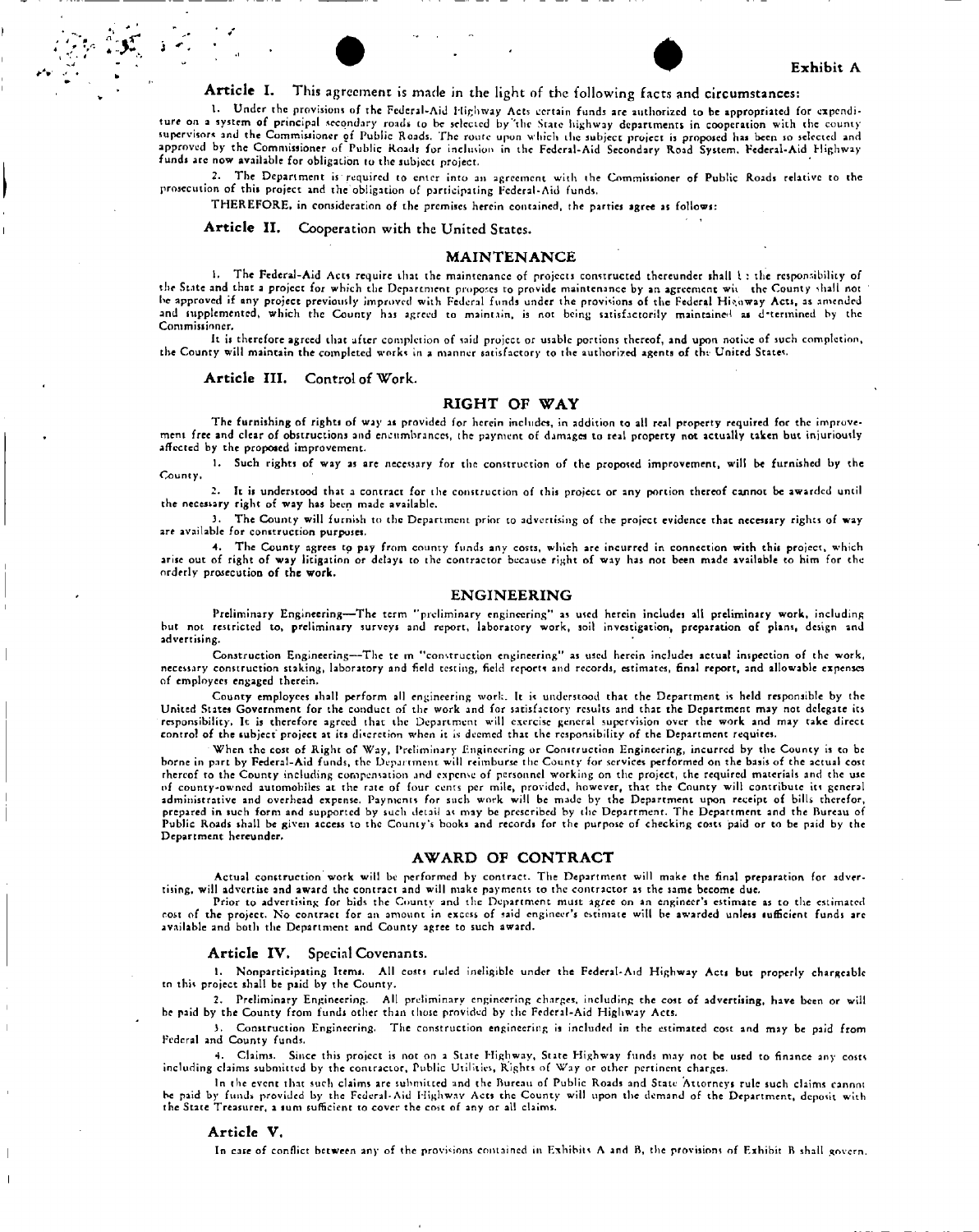**AHTICLE VI - Location of Project and Brief Description of Work Proposed:** 

**Approved ^Federal-aid Secondary Project 3-618(4), in Santa Clara County, covering proposed four-lane divided grading and surfacing on ALI1ADEN ROAD between Curtner Avenue and Redbird Drive near the southerly city limits of San Jose, net length 0.5 miles, •** 

**ARTICLE VII - Funds to be Used for the Project:** 

**1 . The estimated cost of the project covered by this Agreement is:** 

|                   | Nonparticipating | Participating    | Total            |
|-------------------|------------------|------------------|------------------|
| Contract Items    | \$6,977.05       | \$373,955.45     | 8380,932.50      |
| Supplemental Work | <u>_5.000.00</u> | <u>13.000.00</u> | <u>18,000.00</u> |
| Subtotal          | 611.977.05       | \$386,955.45     | \$398,932.50     |
| Contingencies     | 622.95           | 19.344.55        | 19.967.50        |
| CONTRACT TOTAL    | 912,600.00       | \$406,300,00     | (9418, 900, 00)  |
| P.E.              | 100.00           | 2,400.00         | $-2,500,00$      |
| C.E.              | 100.00           | <u>2.900.00</u>  | <u>3.000.00</u>  |
| TOTAL             | \$12,800.00      | 0411,600.00      | \$424.400.00     |

**2. Oh the basis of the above estimate, this project will be financed as follows:** 

| Fedoral-aid Secondary Funds        | \$192,982.00 |  |
|------------------------------------|--------------|--|
| State Highway Matching Funds       | 100,000.00   |  |
| County Funds deposited to date for | 27,500.00    |  |
| this project.                      |              |  |
| County Funds to be deposited       | 103,918.00   |  |

**3. 'Tfto eptual funds for the project will be set up after the bids for the work have been opened, and shall be on the basis of contract prices. The amounts shown under the various categories of Paragraph 2, above, may be adjusted from time to time as the needs of the parties make it desirable, provided that the balanoes available in any category, the total estimated project cost, or the maximum legal pro rata are not exceeded. Any County Fundp**  deposited in oxcess of requirements for this project will be trans**ferred to other projects at the request of the County or refunded to the County.** 

**4. The County may, prior to opening of bids, deposit with the Division of Highways the amount shown in paragraph 2, above, to permit prompt award of a contract on the basis of the lowest satisfactory bid within the estimate contained in this agreement. The Department will refund or transfer to other county projects any portion of such deposit not required for this project. The County agrees, in any event, to deposit with the Division of Highways the above amount, or such lessor amount as may be required to award a contract on the basis of tho lowest satisfactory bid, within five days of being notified of the amount of the bid and the proposed financing.**